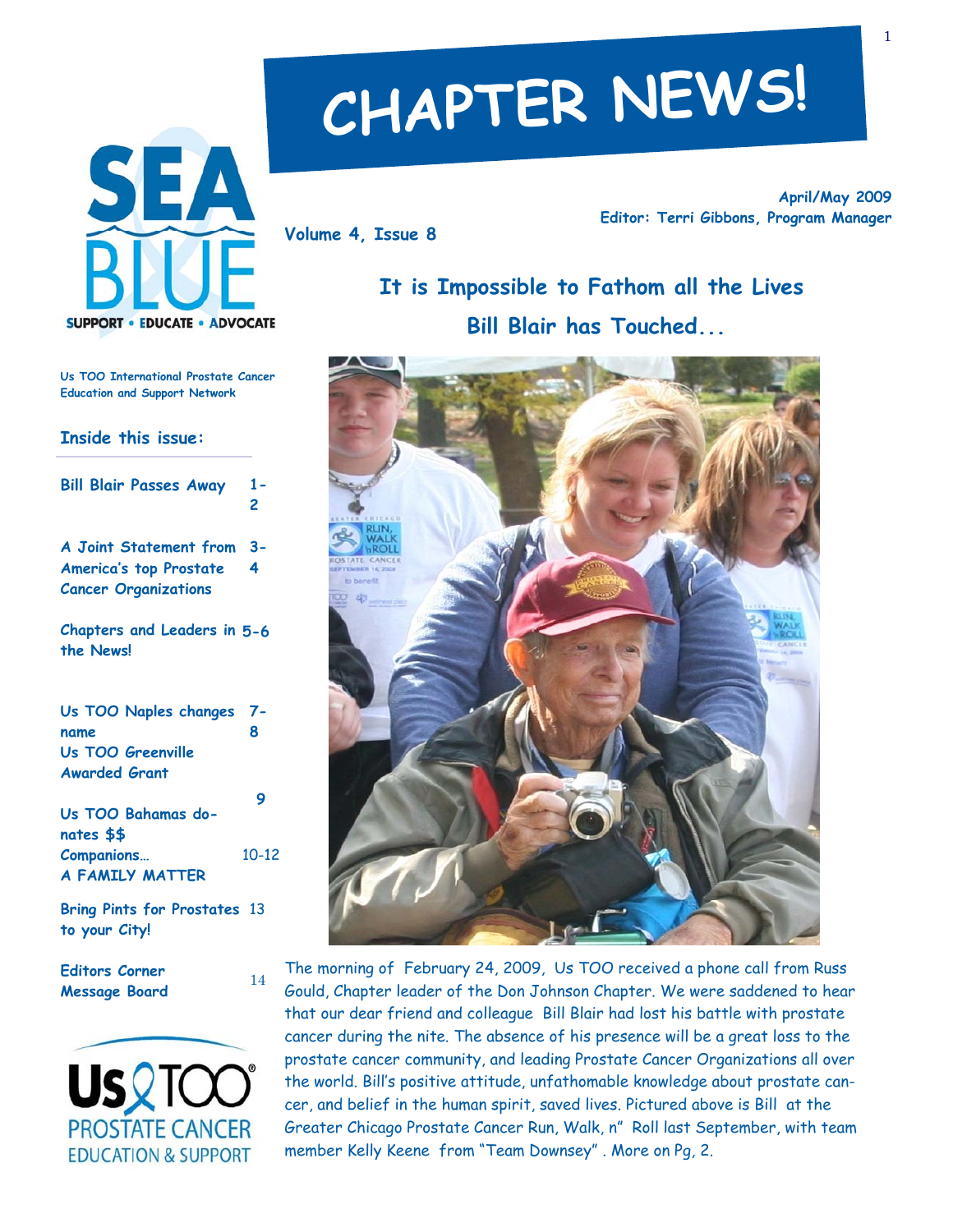## **He Has Touched Us, And We Have Grown** <sup>2</sup>





Shirley Grey and Bill, June of 2008 at The Don Johnson Meeting both Edward C. Kaps Award winners!

The Don Johnson Chapter will now be known as "The Bill Blair Chapter". The Steering Committee of the chapter currently has plans in motion on how to extend and preserve Bills work and name. There will be a "Bill Blair Fund" A place to make tax-deductible donations to help extend Bills work. Bill often said "WE HONOR THE FALLEN BY SERVING THE LIVING". To those of you who knew Bill, hold the memory of what he meant to survivors in your heart and continue to fight the battle for others.

Please send checks to BILL BLAIR FUND, Us TOO International, 5003 Fairview Ave. Downers Grove, IL 60515.

Pictured from left to right Terri Gibbons Us TOO Staff, Bill Blair and Tom Kirk present Bill with Edward C. Kaps Hope Award at the Don Johnson Meeting on January 27. "I was blessed to have met and know Bill as I know many others were. I was fortunate to have attended his "Last Lecture" that evening. I did not know that would be the last time I saw him of course, but as he talked that evening I found myself in awe of this weakened but wise and peaceful man. He knew what was important. I recall his reflections that "the purpose of life is life's purpose" and the importance of experiencing the passion and joy that comes from helping others and allowing one's self to enjoy those who are helping and caring for you. I find myself saddened but enriched for having someone like him to pass through my life. He is someone I will seek to emulate and keep in my mind each day."—Tom Kirk

"Bill's spirit has been an inspiration to us all. He knew the synergy of the body, mind and spirit. His positive attitude and belief in the human spirit made him survive despite the severity of his disease"-Jim Kiefert

"What a legacy of caring, compassionate, hope filled living our friend Bill leaves behind. It is impossible to fathom all the lives he has touched"-Elizabeth Cabalka

Bill Blair was the single most important person in my life aside from my family! I have never known a more giving person in my life. Through Bill's efforts, many of our members have been able to extend their lives. Men in Bill's group with metastatic disease live longer than they would have because of Bills ability to not only give these men "hope" he gives them "life". Bill Blair has worked miracles for our group. In no uncertain terms, Bill Blair saves lives -John Shearron,

"Bill was a Renaissance Man and beloved humanitarian and is irreplaceable in the entire Prostate Cancer Community"-Robert Cobb

To my husband and to me he was "a beacon of great hope in the middle of a stormy life". The "never give up attitude" and "incredible determination" to find a cure and save the lives of others, to us was more about others than about Bill's own life. Bill went to his death "with that fight for others in the forefront". What a man and what a way to go.-Stu & Myrna Porter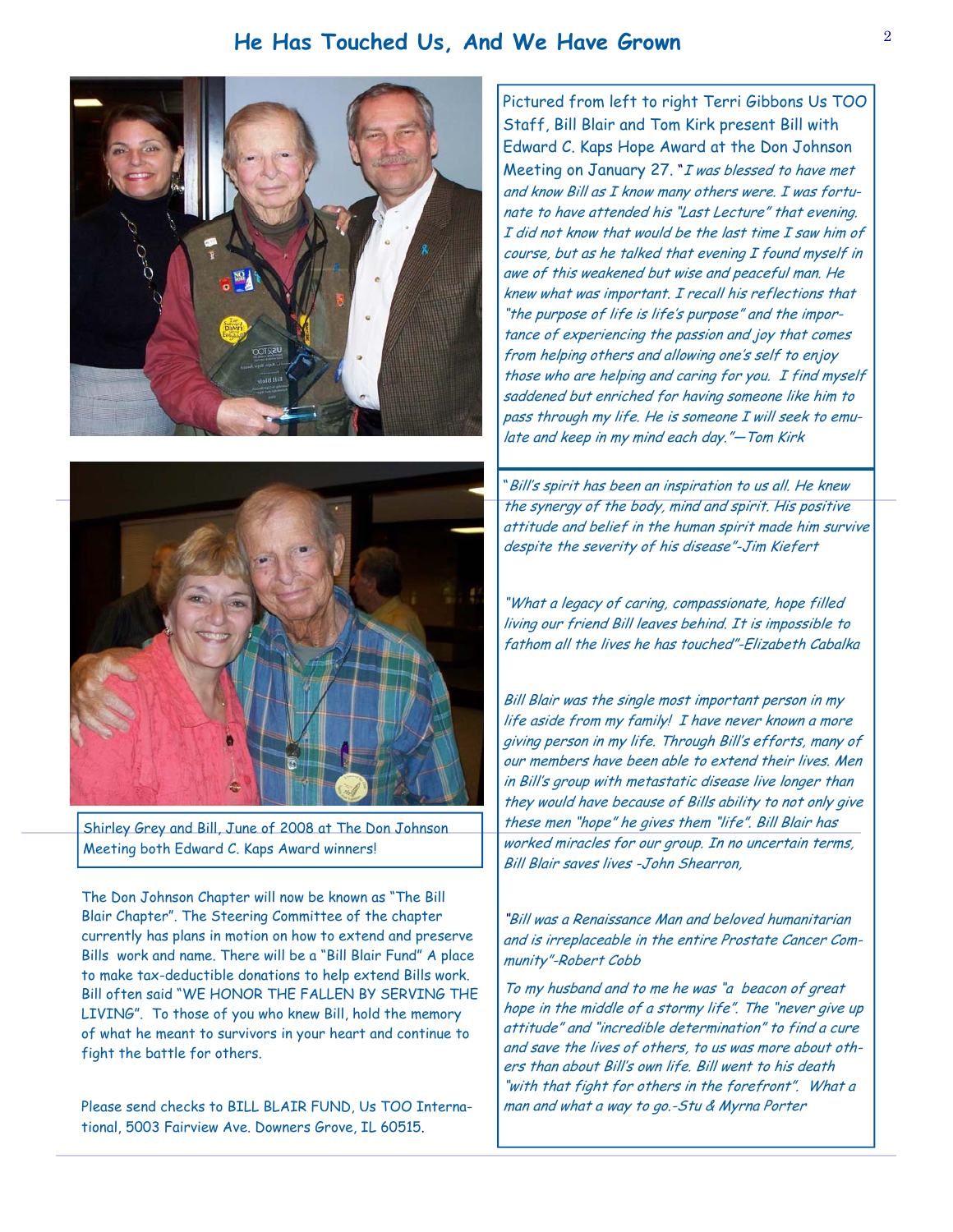## **Us TOO and 13 of America's prostate cancer organizations issue reaction** <sup>3</sup> **to the PSA screening studies**

**LETTER FROM TOM KIRK PRESIDENT/CEO Us TOO International "NEWS YOU CAN USE" March 23,2009** 

You may have noticed last week stories about prostate cancer were taking front and center as Don Imus talked openly about his recent prostate cancer diagnosis and word began to surface that several research articles (and an editorial) were to appear in the March 26<sup>th</sup> edition of the New England Journal of Medicine. We received our copy in the Us TOO office today.

Some of you may have had opportunity to dial into the NCI teleconference held last week Wednesday the  $18^{th}$  for advocates to discuss the US major screening trial, for those who missed this call a reply is available toll-free at 1- 800-297-0769 until April 18<sup>th</sup>.

It was a very helpful and informative discussion and at least two Us TOO volunteers asked useful questions. Thanks to Jack David Marcus from New York and Jerry Hardy from the Detroit area for their questions.

Appearing below is a joint statement issued today by Us TOO International and 13 of America's leading prostate cancer organizations. This is great progress from my viewpoint and reflects a commitment to joint action.

Note the statement reaffirms the priority to increase research at the DOD for prostate cancer. Please to take action, come to the Us TOO webpage and go to the red button "Support Federal Funding for Prostate Cancer Research" and let your Congressman know your thought…we need to be heard! - TOM KIRK

## **A JOINT STATEMENT FROM AMERICA'S PROSTATE CANCER ADVOCACY, EDUCATION, AND SUPPORT ORGANIZATIONS**

Since 1993, when the PLCO trial was started, we have awaited the results of this trial with eager anticipation, as have others. The initial report of the results of this study -- and those of a comparable European trial -- published last week in the New England Journal of Medicine have told us two things:

\* The studies offer conflicting evidence about the possibility of a prostate cancer-specific survival benefit associated with the regular use of prostate specific antigen (PSA) testing and digital rectal examination (DRE).

\* These studies provide no convincing evidence that mass screening of men over 50 or 55 years of age will lead to a prostate cancer-specific survival benefit within 10 years.

We have come together to make two clear statements about these trials:

\* Above all we thank the patients, the investigators, and the national authorities that funded these two trials for their efforts. The development and implementation of these trials over the past 16 years has been an enormous commitment by all concerned.

\* We enthusiastically support the continued follow-up of patients in the prostate cancer arm of the PLCO study for at least a further 5 years, through 2014, as originally envisaged.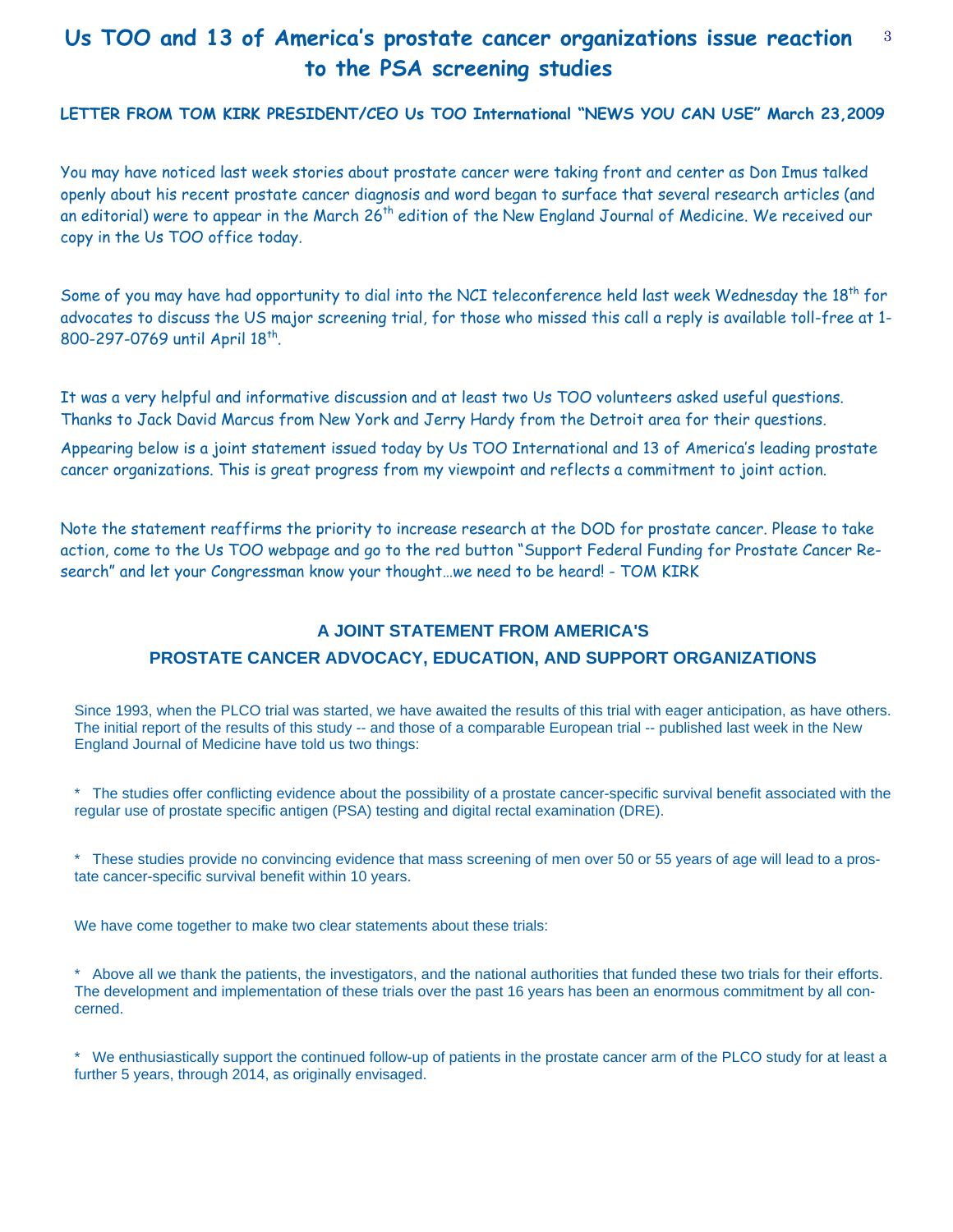## **America's Prostate Cancer Advocacy — cont.**

In addition, in the long-term interests of the health of every man in the USA, and with health reform recognized as a national priority, we wish to state the following:

\* Every man, regardless of his age, has the right to know whether he is at risk from prostate cancer, a disease that still kills over 28,600 American men every year, and many more around the world. We encourage all men to be proactive, and to seek out information and support in regard to their health.

\* We shall continue to encourage every man to discuss his individual risk for prostate cancer with his doctors, and to request the appropriate use of PSA and DRE tests until better options are available. Further clinical action based on results of these tests is also a matter for serious discussion between each patient and his physicians.

\* We call upon the federal government to emphasize the need for more research into early detection technologies and methods that will lead to better and more accurate diagnosis of prostate cancer.

\* We call upon Congress to increase funding for the Prostate Cancer Research Program at the Department of Defense.

\* We call upon the National Institutes of Health to increase funding for prostate cancer research through the National Cancer Institute.

\* We call upon the medical research community to place greater emphasis on the development of new clinical tests that can differentiate between those men at greatest need for aggressive prostate cancer treatment and those with indolent forms of the disease who can be well managed without invasive treatment.

#### **This statement is approved by the following US-based prostate cancer advocacy, education, and support organizations:**

- American Urological Association Foundation www.auafoundation.org
- Malecare Prostate Cancer Support www.malecare.com
- Men's Health Network www.menshealthnetwork.org
- National Alliance of State Prostate Cancer Coalitions www.naspcc.org
- Prostate Cancer Foundation www.pcf.org
- \* Prostate Cancer International www.pcainternational.org
- \* Prostate Conditions Education Council www.prostateconditions.org

**Go to the first page of the Us TOO website @ www.ustoo.org, push this button to write your congressman TODAY!** 

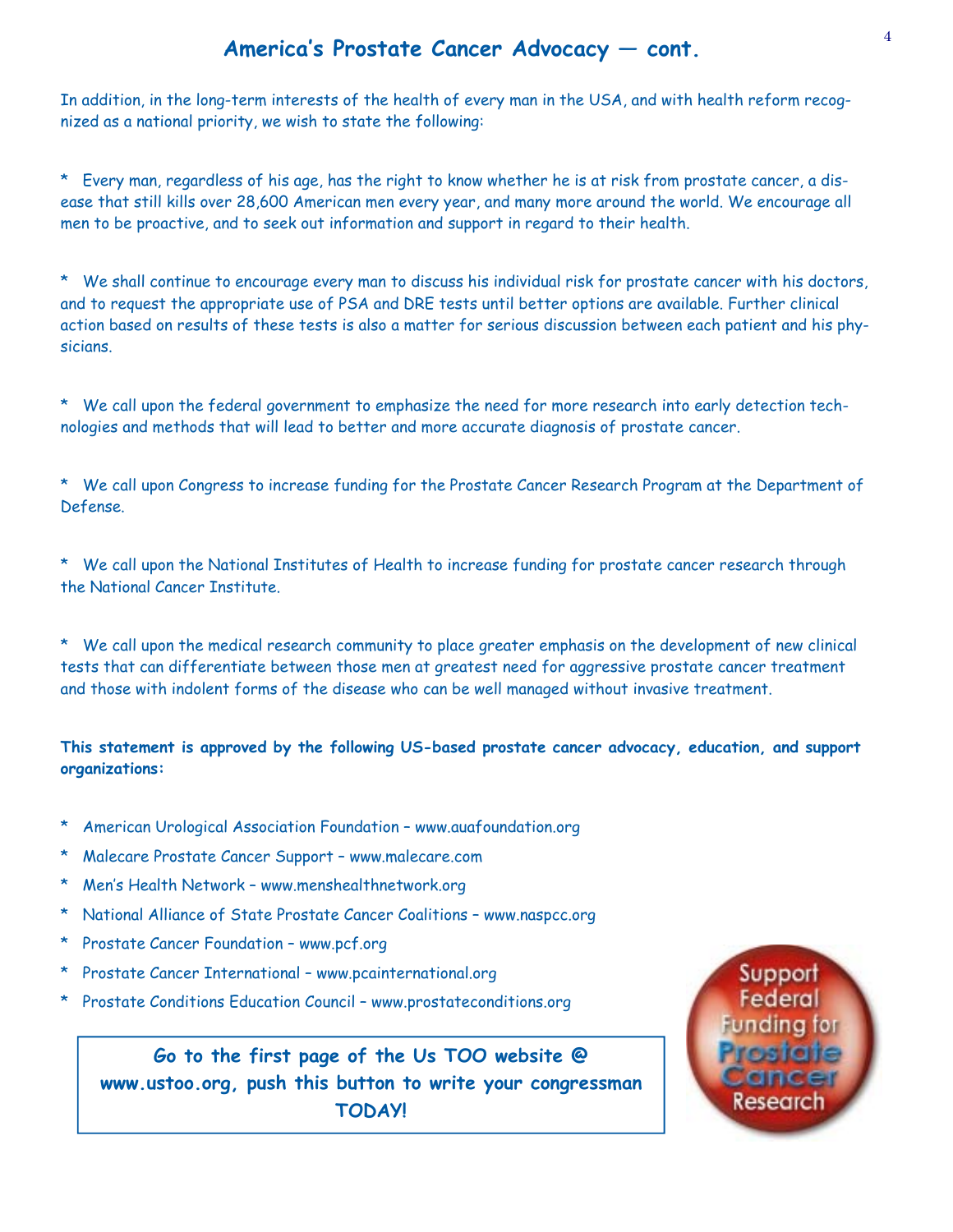#### 5 **Hospital Employees Wear Jeans to Work to help Support Us TOO McAllen Texas!**

Bob Wright from the Chapter Leader for the McAllen group wanted to find a way to raise funds for their chapter. In September 2008 during National Prostate Cancer Awareness Month the employees of South Texas Health System in the Rio Grande Valley of South Texas wore Jeans To Work to support the local chapter of Us Too McAllen which meets the first Thursday of each month in one of the systems hospitals. This is an ongoing commitment by health care employees to support local charities and at the same time go casual in denim on Fridays for a minor contribution of \$1.00.



March 5, 2009 this local Us Too Chapter accepted a check for \$818.00 from Bob Wright Chapter Leader and a South Texas Health System employee from their hospital employees. Shown in the picture are Bob Wright , Dr. Juan Castillo family practice guest speaker, and South Texas Survivors and their spouses to include special guests from Winnepeg, Canada and nursing students from South Texas College...This Chapter encourages other Us Too Chapters to Wear their Jeans to Work to underwrite the Support, Education, and Advocacy they give to their communities Survivors, Families, and Providers.



Over 200 men and their partners attended the Seminar!

The "2nd Annual W.B. Ingalls Memorial Prostate Health and Cancer Seminar was held Saturday, March 7, at the Palm Beach Convention Center.

Jesse Seligman Chapter Leader from the Us TOO Wellington, West Palm Beach Group who helped plan the seminar shares his thoughts. "People are really hungry for knowledge if it is presented in a way they can understand and digest. The dialogue going on about too much testing is really heading in the wrong direction. We should have more testing and better testing to find out what ails our bodies, then more discriminate therapy based on the results of these more objective tests. 30,000 men each year are still dying of PCa , it's not like a mosquito bite that can be shrugged off. "Knowledge is Power". Lets gain more of the former to give us the later!"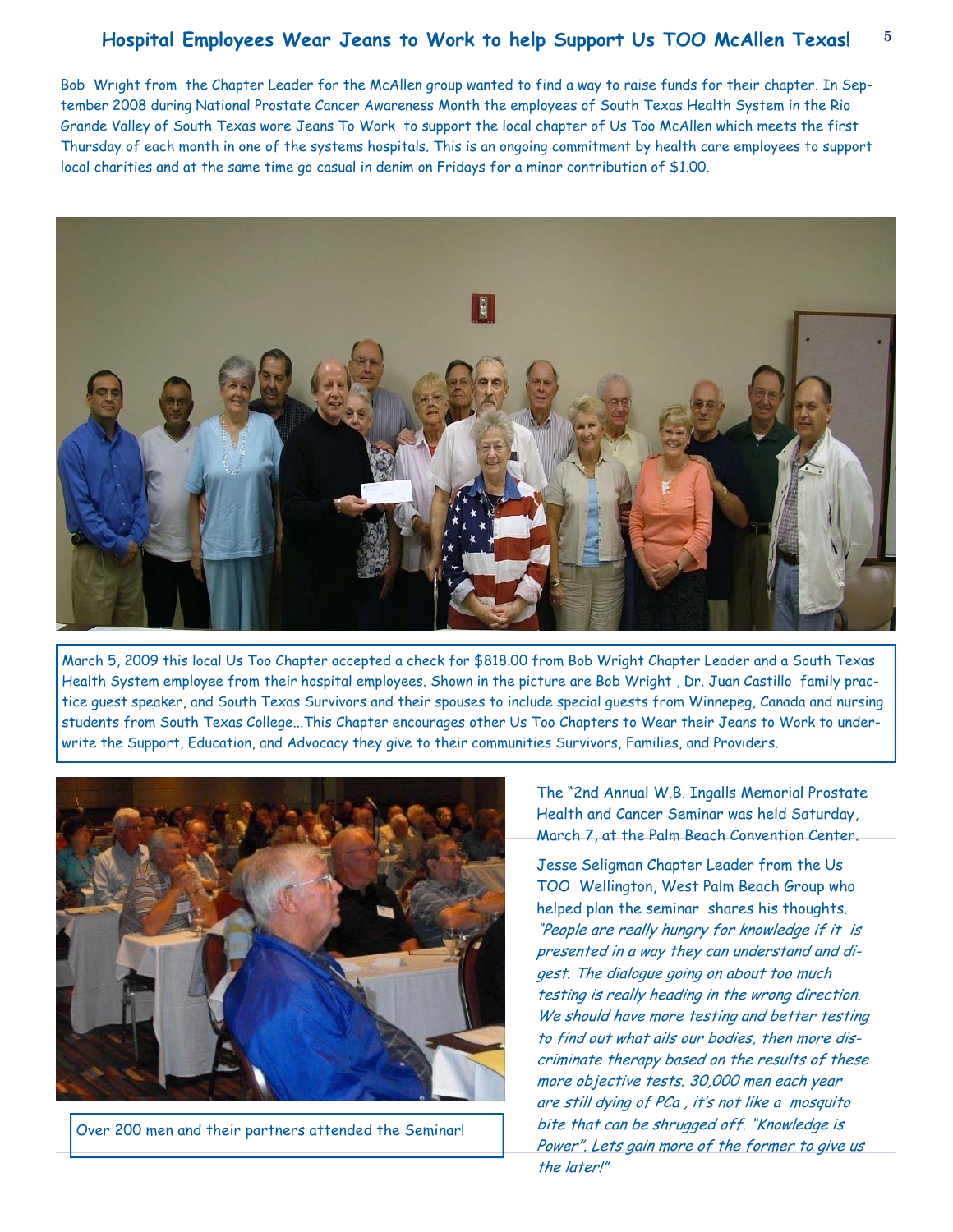## <sup>6</sup>**Positive Attitude Can Help Prostate Cancer Patients Survive**

"I'm always looking for resources to help my holistic health care clients in their journeys of healing", shares Kay Hutshinson, practioner of Chinese medicine and life coach.

When I met Mike Jones at the Manor Health Fair, I was immediately struck by the incredible level of positive energy and passion that he exuded as a regional leader for Us TOO, an organization dedicated to providing support group and health empowerment services to men, who have been diagnosed with prostate cancer and their families.

As a survivor of prostate cancer, Mike dedicates his life to educating others with a vibrancy that helps others to see that they too can overcome illness and achieve states of wellness and spiritual peace.

What did you find most helpful in enabling you to survive prostate cancer?

Mike Jones: My state of mind and my ability to connect with a



**Mike Jones Regional Director for Us TOO Texas, and Chapter Leader Austin, and wife Kathleen "count their blessings daily".** 

higher power. Facing prostate cancer allowed me to open my heart and soul to the supreme architect of the universe, God. I realized very early it was God who had a purpose for me in dealing with cancer and helping me understand, "Why me?" Thinking about God opened my mind to God. I knew if I wanted to make it in life, I had to make it my life.

I also found that if you find yourself miserable, count your blessings. It may prompt you to do something about it.

What three strategies can you share to enable our readers to move through the experience of prostate cancer positively and with greater healing?

Mike's strategies are:

(1) Have a three-day pity party, then turn the negatives into positives. Decide no matter how tragic or devastated one becomes, if you work at it and remain positive, things will work out.

(2)Surround yourself with positive people: friends, family and strong support systems (find others who have been on the same journey).

(3) Love life and find a purpose for your existence. Don't be afraid of the space between your dreams and reality. If you can dream it, you can make it so.

Kay Hutchinson, CAMQ,CAMT is a practitioner of Chinese medicine, energetic life coach and teacher of qi gong movement. She is the founder of Aiki Healing (http://www.aikihealing.com/), a private practice in Austin, Texas, and the publisher of "Health Prosperity" a publication dedicated to empowering people to manifest optimum health and wellness. She provides long distance consultant services to help clients prevent cancer and to support the recovery process of those who have been diagnosed with cancer with natural healing methods that complement traditional western care.

**You Make a Living by What You Do. You Make a Life by What You Give….**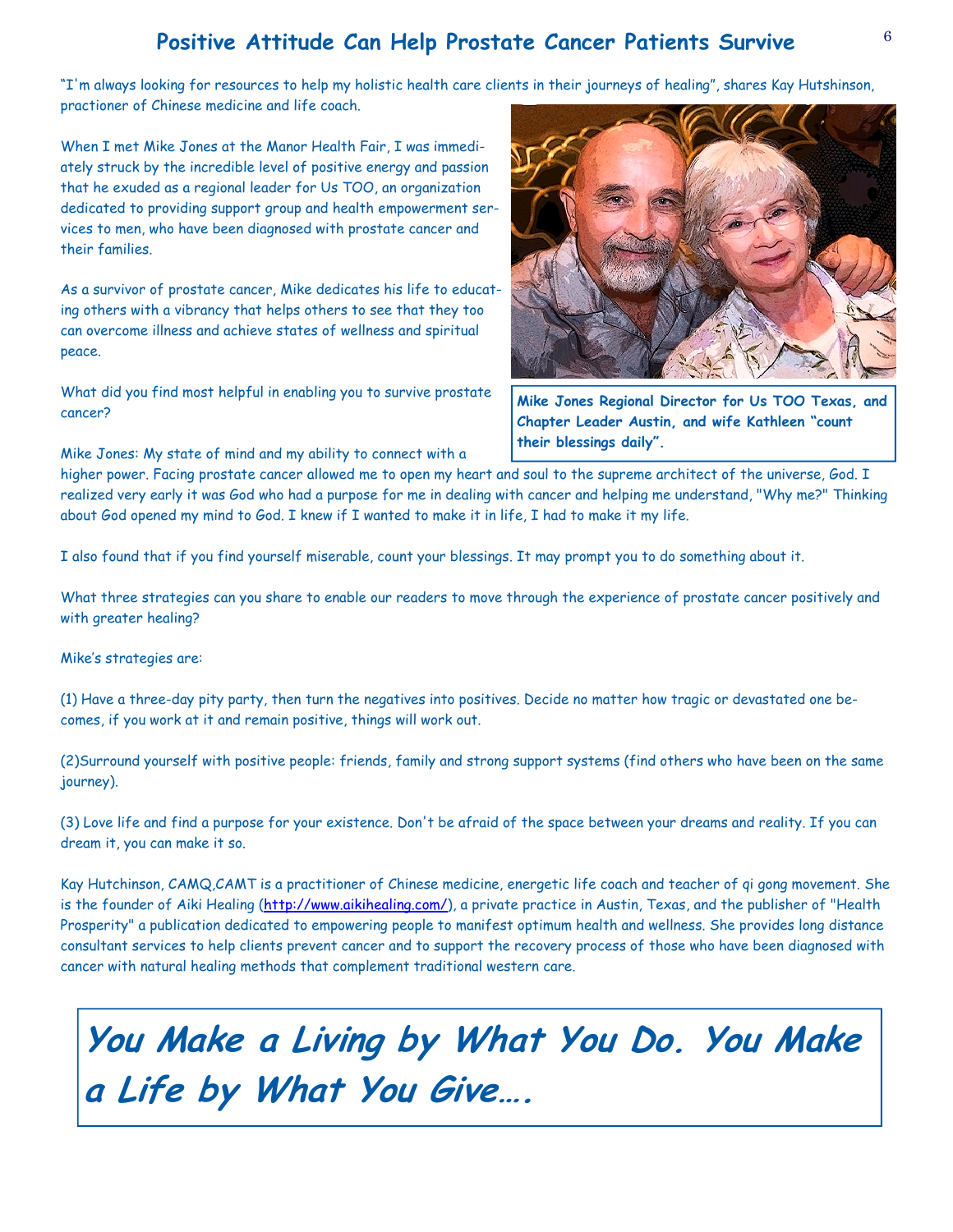## <sup>7</sup>**Us TOO SW Florida, Stepping Up, Meeting Needs, Changing Names!**

#### Naples News..1/26/2009

Southwest Floridians are great at sensing needs and taking action.

Even when the cause may be unpleasant or stressful. Or maybe that's what makes the need and compulsion to help that much greater. This time it is Ted Gruver of Naples who earns our applause for starting the Us TOO Naples Prostate Cancer Support Group, an affiliate of Us TOO International a Prostate Cancer Support and Education Network with 320 chapters worldwide.

Ted had the Da Vinci procedure back in February of 2008. Soon after that he looked around the area and decided there need to be more support groups options for men who have been diagnosed with prostate cancer Ted organized the Naples Chapter last April an they have been expanding ever since. In fact, they have just changed their name to Us TOO SouthWest Florida because they are getting men and their spouses to attend their monthly meetings from Sarasota to Naples!

"I see something I can dig into and make it happen", Gruver says. The group is planning several upcoming events this year to include "Play for Blue" tennis and bocci tournaments, and next year "Play for Blue" golf and kayaking outings!



Dr. Gerald Chodak (right), one of the founding Dr.'s of Us TOO International attended Us TOO SW Florida's February meeting. Ted Gruver (left) introduces Dr. Chodak. Dr. Chodak is a Urologist and prostate disease specialist for 30 years. He has developed videos about prostate cancer to help educate patients. His Website is www.prostatevideos.com

**"Its amazing how many people have prostate cancer. Men don't talk about health issues like women and that's why ladies with breast cancer are so far ahead of us." -Ted Gruver Us TOO SW, FL** 



Us TOO International was invited to participate in the CANCER CONNECTION DAYS Special Session on supportive care for cancer patients & family on February 24, 2009. Special thanks to volunteer **Tom Rowland,** who answered questions and talked to attendees at the Us TOO table! The program, hosted by the Robert H. Lurie Comprehensive Cancer Center of Northwestern University, included lectures followed by question & answer sessions from the Lurie Cancer Center's Supportive Oncology Team, and exhibits from many area non-profit organizations providing services to cancer patients and their families.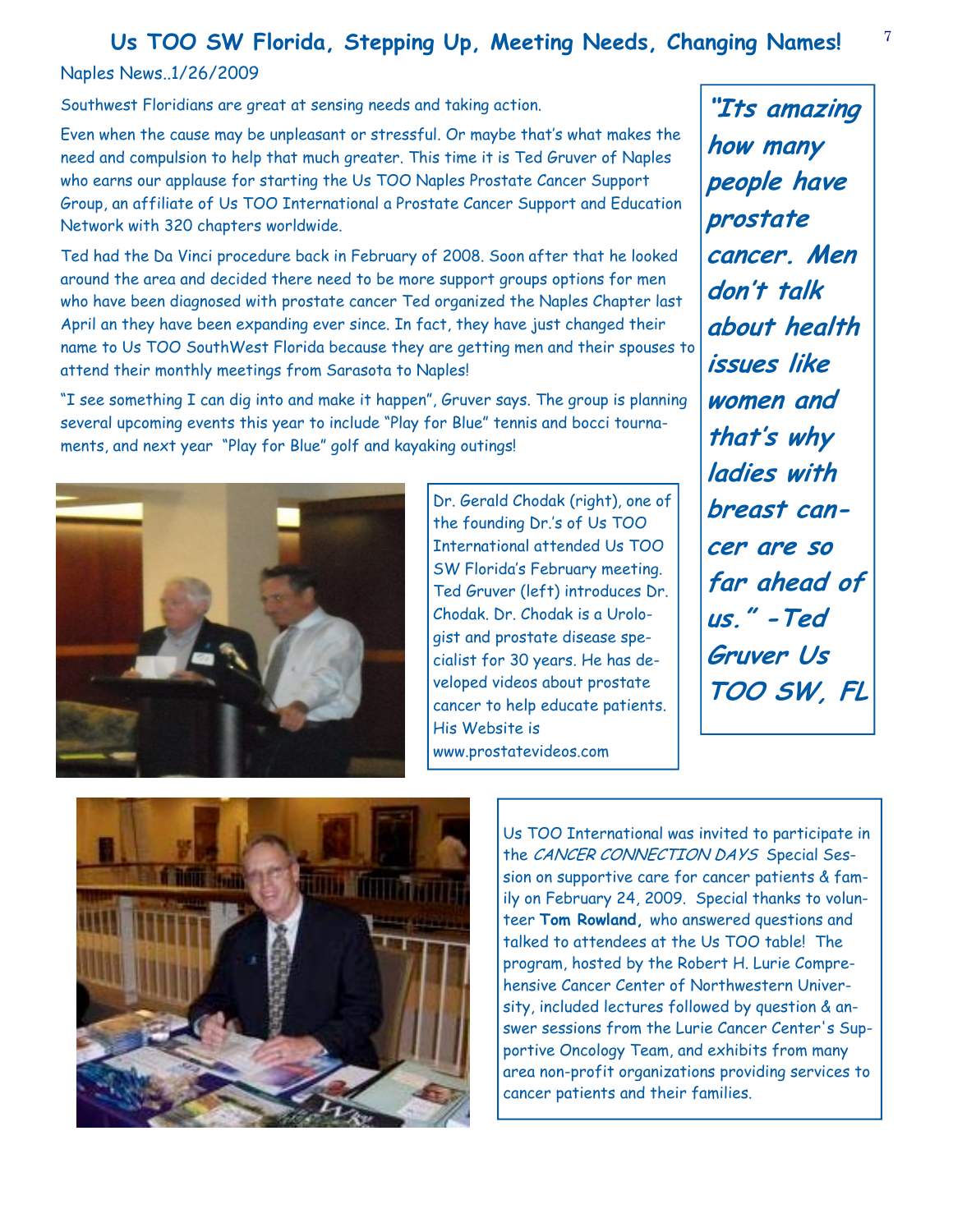## **Us TOO Greenville South Carolina Awarded \$6600 Grant!**



Johnny Payne Us TOO Greenville, SC accepts the grant!



Tom Boyce, (far left) Bob Cobb (center) and Satish Sachdev (far right) from the Us TOO Palmeiri Chapter in Lombard, IL. share their personal experience's on what treatment they decided on and why. Tom decided on Image Guided Radiation Therapy, Bob used the philosophy of monitor maximally and treat minimally. He is also a "vegan" and ended up having cryosurgery. Satish chose the Da Vinci Robotic Surgery..Thanks to all three for sharing their journey! They all did an excellent job and it generated lots of discussion.

GREENVILLE, SC – March 15, 2009 -- The South Atlantic Division of the American Cancer Society recently awarded a Targeted Community Investment Grant to Us TOO International Prostate Cancer Education & Support Network - Greenville Chapter, in the amount of **\$6,600**. The Targeted Community Investment Grant Program financially supports state, regional and local projects consistent with the Society's fight against cancer. Since 2005, the Division has invested more than \$1 million in the fight against cancer in local communities.

South Carolina ranks  $3^{rd}$  in the nation for prostate cancer mortality; African American men are twice as likely to be diagnosed and die from prostate cancer than any other race in the world. Recognizing the sense of urgency to save lives from prostate cancer, the Us TOO Greenville chapter will use the awarded funds to continue its initiative to educate men, especially in the African American community, about the risks of prostate cancer.

The Greenville, SC Chapter of Us TOO in partnership with the American Cancer Society, the South Carolina Cancer Alliance, The Greenville Hospital System, St Francis Bon Secours Medical System, the Gibbs Cancer Center as well as African American Churches, Fraternities and social organizations will promote prostate cancer awareness and provide information to men to make informed decisions related to their prostate health and early detection.



Bob Shelton (left) & Lou Perrinello, coleaders of the Goodyear, AZ Us TOO Chapter headed up an Us TOO table at a Health Fair in the PebbleCreek Community in Goodyear.



June 8, 2009 -**Tune 23 2009**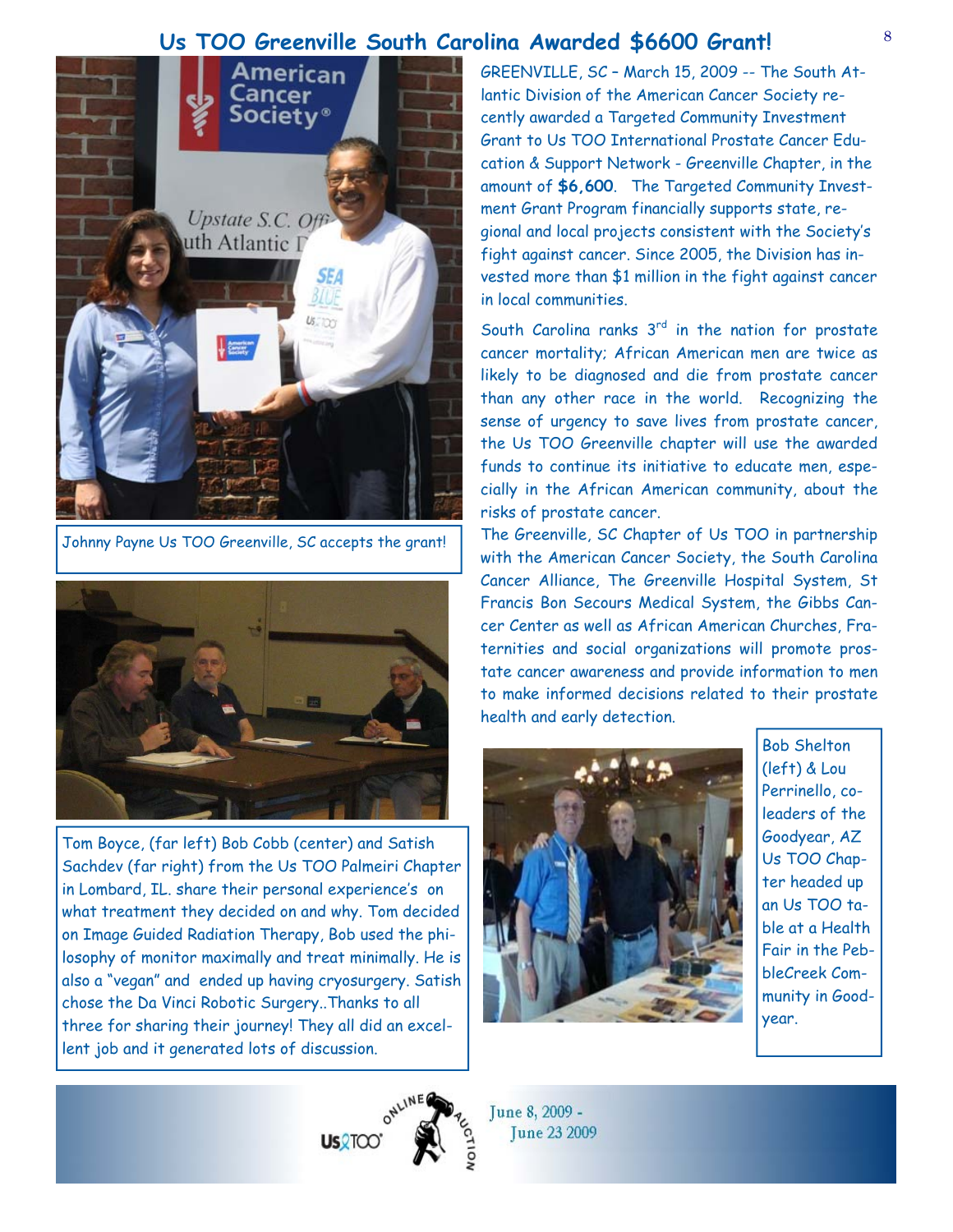## **Companions….A Family Matter**



**Welcome to a Chapter News series brought to you by the Us TOO's Companions and Family Advisory Panel.** 

**These articles, addressing every day life situations faced by those living with prostate cancer, are designed to support you and your spouse/partner and family members. Next issue of chapter news we will have an article from Jennifer Reilly, R.D., a dietitian with The Cancer Project, coauthor of The Cancer Survivor's Guide, and developer of The Cancer Project's Food for Life Nutrition and Cooking Classes for Cancer Prevention and Survival. .** 

#### **Part Two – Cooking with Soy — by Mo Kiefert**

"What on earth is THAT," asked my husband. We were both staring at a newly opened container. It contained an oozy looking white block floating in water. It REALLY did look pretty bad. "That's tofu, honey," I said, trying to sound excited. "What do you DO with it," he asked. "Well, I'm not quite sure, but I'll figure it out," I responded unenthusiastically. Need I tell you that the evening meal was not the greatest cooking success I've ever experienced? Thus began my search to learn more about cooking with soy.

Since Jim's prostate cancer, we realized we had to make many changes in our life-style. Eating was one of those changes. First and foremost was to cut out the red meat in our diet. Much of the diet research told us about the benefits of soy. This was twenty years ago when there was very little information about soy and how to prepare it. That goosey white substance was about the only soy product in the grocery stores besides soy milk. Today, there are many soy products available. Still, most people are not sure what to do with them.

#### What are Soy Products?

Soy is the protein found in soybeans. It is often used to replace animal protein in an individual's diet. The soybean is low in saturated fat and contains no cholesterol. Soy beans are not only vegetables that contain all eight essential amino acids; they are a good source of fiber, iron, calcium, zinc and B vitamins.

Soy is made from coagulated soy milk which is pressed into the resulting curds into blocks. That block of soy floating in water is still on the market. Unfortunately, I've not seen any directions on how to use it on the packaging. Here are some suggestions.

Begin with removing the soy from the package. Place it between several layers of paper towel in a colander or large strainer. Set a heavy object (large can) and let it sit for at least an hour. This removes much of the moisture.

One of the benefits of tofu is that it doesn't have much of a flavor, but it easily takes on the flavor of any marinade or spices you may choose to use. Slice the cube of tofu in half or in squares and marinate it for a couple of hours – be sure to turn it over if the tofu is not completely covered by the marinade. Remove the tofu from the marinade (saving the liquid). Again place between paper towels to absorb the extra moisture. Brown the tofu on both sides in a good grade of olive oil. At this point, you can thicken the marinade and add the browned tofu to serve over brown rice or whole wheat pasta. You can add to any Asian dish or salad.

This is the basic recipe for preparing soy. However you choose to use it, removing as much moisture as possible, marinating and browning it are keys to success.

At this point, you can thicken the marinade and add the browned tofu to serve over brown rice or whole wheat pasta. You can add to any Asian dish or salad.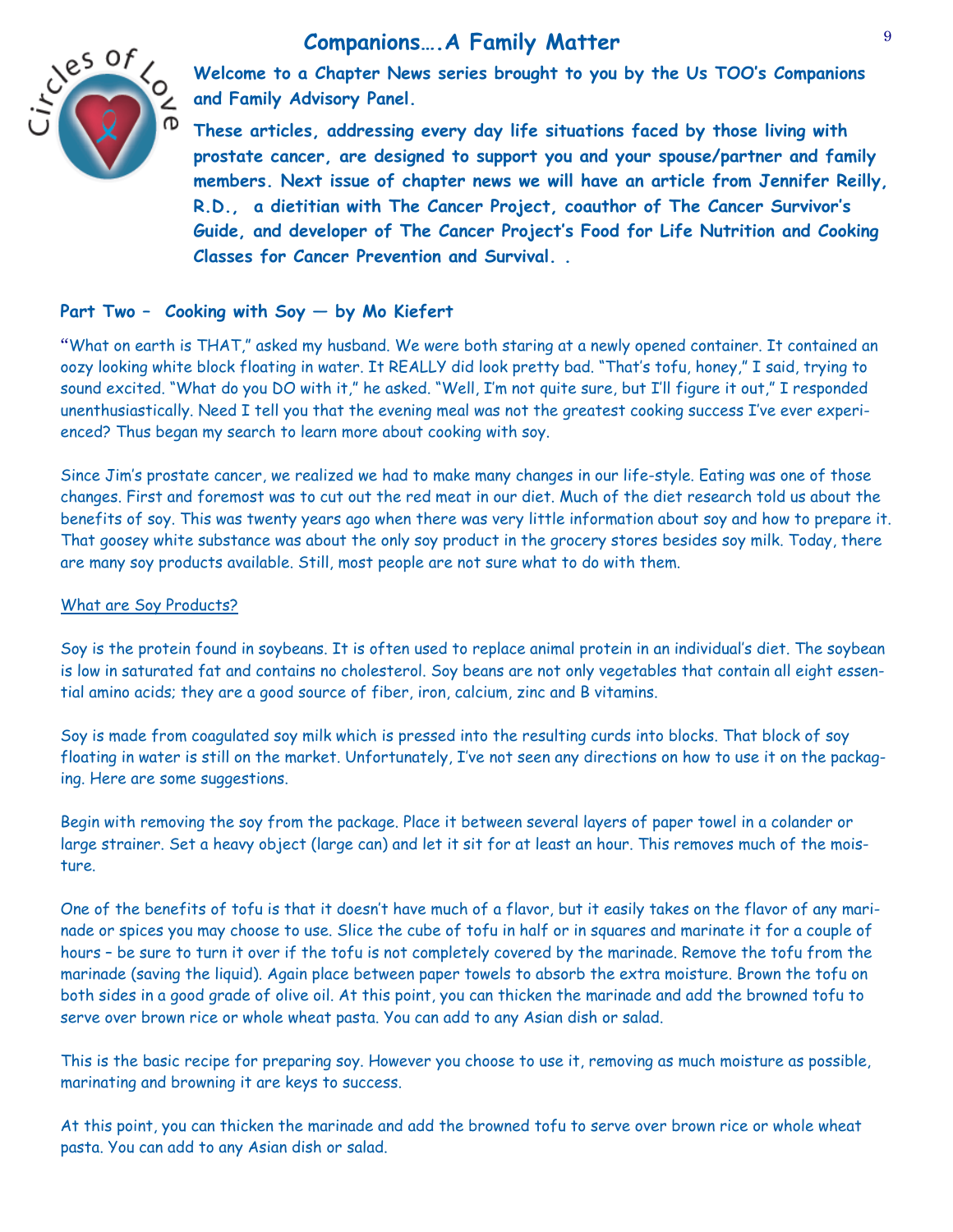## **Cooking with Soy!**

This is the basic recipe for preparing soy. However you choose to use it, removing as much moisture as possible, marinating and browning it are keys to success.

You are only limited by your imagination when it comes to a marinade. You can purchase many different marinades from the supermarket. Many cook books contain soy-related recipes. I suggest that you use herbs and spices generously also.

There are many soy products available in supermarkets, from soy bacon, sausages, burgers, hot dogs, ground "meats" or granules.Two of our favorite products are baked tofu (of different flavors) and tempteh (also of different flavors).

The baked tofu has already had the moisture removed and flavor added. It can be used like any meat product, but is especially good in casserole-type dish or salad. It is firmer than even the "firm" plain tofu. It takes on a better flavor (I think) when it is cubed and sautéed in olive oil before adding to your recipe.

Tempeh is a soy product that is made by a natural culturing and controlled fermentation process that binds the soy bean into a cube form. Unlike tofu, it is a whole soybean product, often with vegetables and spices added. It has a firmer (more meat-like) texture and stronger flavor. It has a high concentration of protein and dietary fiber and vitamins than plain tofu. Tempeh is our personal favorite.

I'm including three recipes as examples for the use of plain tofu, baked tofu and tempeh.



#### **Smoothies**

Everybody loves a smoothie. You don't really need a recipe. You just need imagination. The quality of your smoothie will depend on the power of your blender. We use a vita-mix because it liquefies vegetables, thus keeping valuable fiber. If you're using a regular-type blender, you may not want to use any vegetables or you could end up with chunks, rather than a smooth drink.

 This smoothie recipe begins with plain tofu. You want to use a soft, well-drained product. If making a full blender - 4 large servings - drop  $\frac{1}{4}$  -  $\frac{1}{2}$  cube of tofu. (You can save left-over smoothie for a day or two if it does not contain banana) Next – add your choice of one or more of the following ingredients"

Juice – any fruit juice will do, Soy Milk

Fruits – bananas, apples, peaches, apricots, pineapple, berries, peeled oranges (seeded), mangos, papaya, (pomegranates – a Tablespoon is enough but requires a high speed blender). Toss in a little flavoring – vanilla, almond or coconut are best. Cinnamon or nutmeg adds a wonderful too,

A couple of our favorites are: Tofu, Soy milk, frozen blueberries,  $\frac{1}{2}$  cup pineapple with a dash of cinnamon, ice cubes.

Tofu, orange juice, a whole mango, 1 peeled orange, 4 or 5 baby carrots (needs high speed blender),  $\frac{1}{4}$  tsp vanilla or coconut extract, ice cubes. Blend completely, pour in glasses and sprinkle with nutmeg or cinnamon.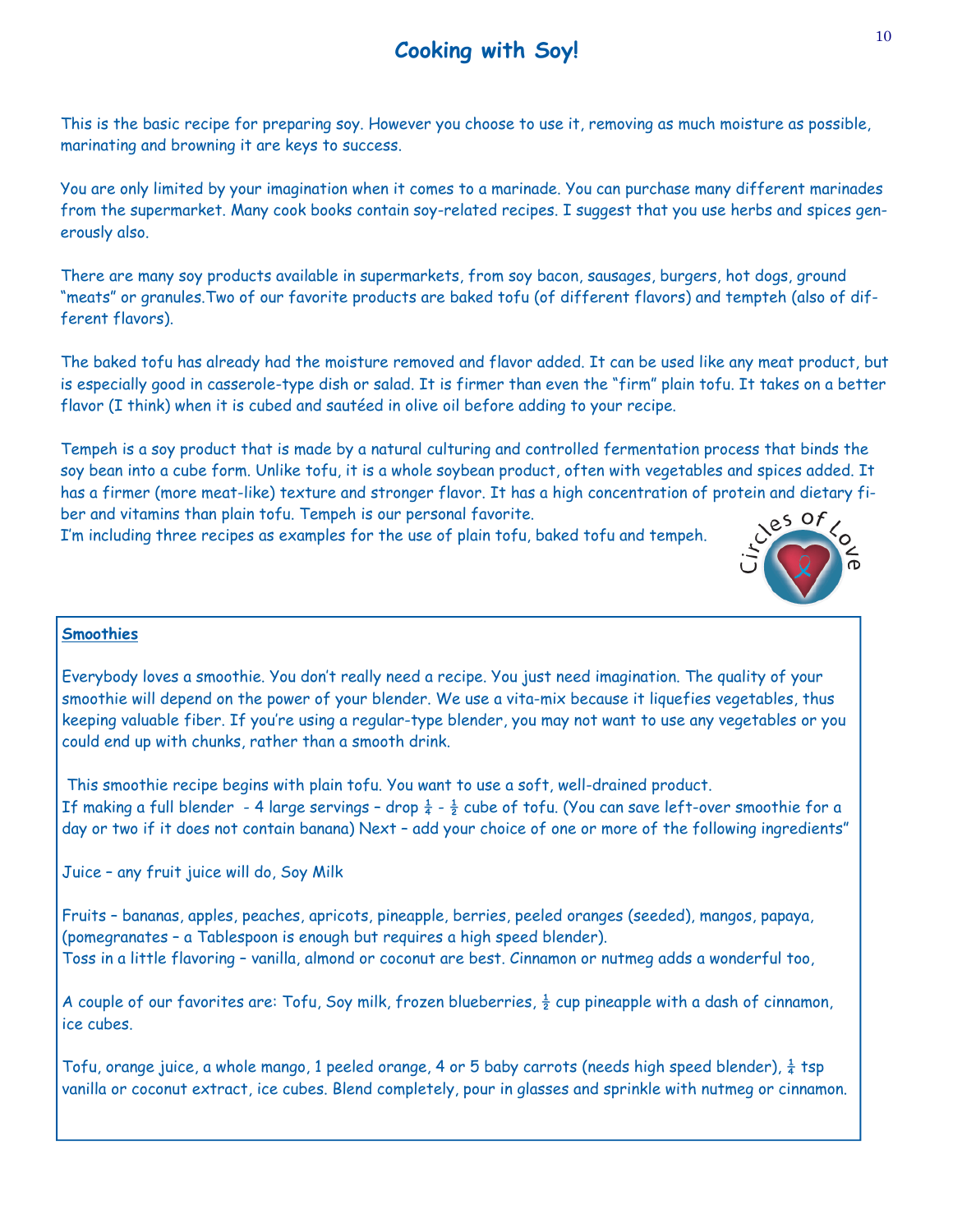## **Easy Soy Recipes!**

#### **Easy Tacos**

1 (12 – 14 oz) bag frozen or refrigerated cooked soy granules Or Favorite flavored baked tofu cut in small pieces. 1 envelope taco seasoning  $\frac{3}{4}$  cup water Tortillas or taco shells (whole wheat tortillas are available) Chopped spinach or lettuce, chopped tomatoes and onions Diced ripe olives (optional) Shredded soy or regular cheese

Guacamole (optional)



Brown soy granules. If using baked tofu, sauté until warm. Add taco mix and water. Cook according to taco mix directions.

Place  $\frac{1}{4}$  cup Taco mixture into taco shell and add spinach or lettuce, tomatoes, onions, olives, cheese and top with Guacamole. Makes 4-6 tacos.

#### **Cajun Stew**

2T olive or soybean oil 1- 2 cups chopped onions 1 cup chopped green pepper 3T soy flour 2 cans vege broth  $1\frac{1}{2}$  cup chopped tomatoes 1 package flavored Tempeh 1 tsp crushed red pepper 1 tsp cayenne 1 tsp ground cumin 1 tsp black pepper 1 tsp chile powder 1 T minced garlic Cooked Brown rice



Us TOO Director Emeritus Jim Kiefert and his wife "Mo", who is on the Circles of Love Advisory Panel. Thanks Mo for your recipes and great advice on eating healthy! We SO appreciate you!!

Cut Tempeh in small pieces and set aside. Sauté onion and green pepper in olive or soy bean oil. Add soy flour and stir until it starts to brown. Gradually add vegetable broth. Cook 3 minutes. Add cubed tempeh, tomatoes and all spices. (This is a spicy dish. You can reduce or eliminate some of the cayenne, cumin or chile powder.) Simmer slowly for 15 – 20 minutes. Serve over cooked brown rice.

Please send your prostate healthy recipes to terri@ustoo.org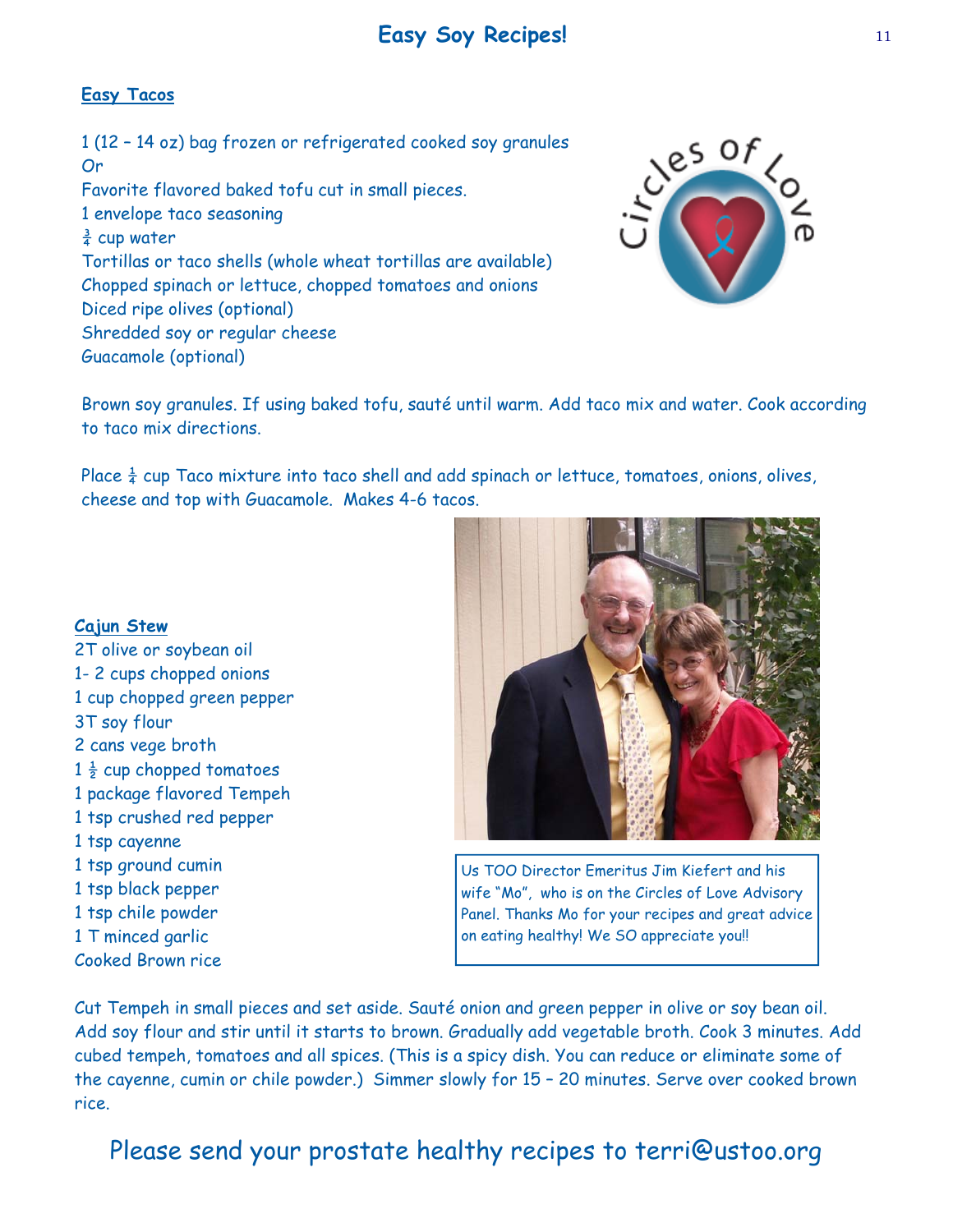#### 12 **Us TOO Bahamas Chapter Screens Over 2000 Men The Past Five Years!**

The Us TOO Bahama Chapter was delighted to donate \$500 to Us TOO International. They had an extremely successful awareness campaign, specifically in September for Prostate cancer Awareness month.

They appeared on four television stations and eight radio shows during the month of September. They held DRE/Screening clinics throughout the year, with a total of 771 screenings in 2008. Researchers from MOFFIT Cancer Centre and Morehouse School of Medicine were also in attendance at two of their clinics.

Special thanks go out to Dr. Robin Roberts, Urologist and Founding member and medical consultant, along with his nurses Netthalee Brown and Salome Farrington.

Wendell Barry, Secretary for their Steering Committee says " Dr. Roberts and his staffs attitude is highly commendable. They just want to assist in any way they can".

In the past five years the Us TOO Bahama Chapter has screened close to 2100 men!



The Tempe Arizona St. Lukes Us TOO chapter had a panel of four long-time prostate cancer survivors speak at their January meeting. Bob Hicks moderated. Paul Kaczur spoke about his experience with radiation, Bert Chamberland talked about anti androgen therapy and its role in treating advanced PCa . Jim Koeneman talked about the importance in clinical trials and Ralph Valle spoke on current and promising chemotherapy protocols.



Us TOO Bahama officers Valentine Maura, Chapter Leader, Charles Sands, Wendell Barry, Jack Sturrup, Hubert Pratt, (in no specific order) are delighted to donate \$500 to Us TOO International!



Us TOO Ingalls Hospital has a new chapter in Mokena, Il. The chapter alternates locations with hopes of having better attendance at each meeting. They celebrated the first meeting by having a "pizza party" which was supported by a grant from Endocare. The grant money was also used to promote media for the event. Urologist Dr. Raj Patel (pictured above, far right) spoke about CryoTherapy. "The evening was a huge hit, we had over 40 people attend!" shares Jillian DiSanto chapter leader. Special thanks to Enodocare for their generaous support!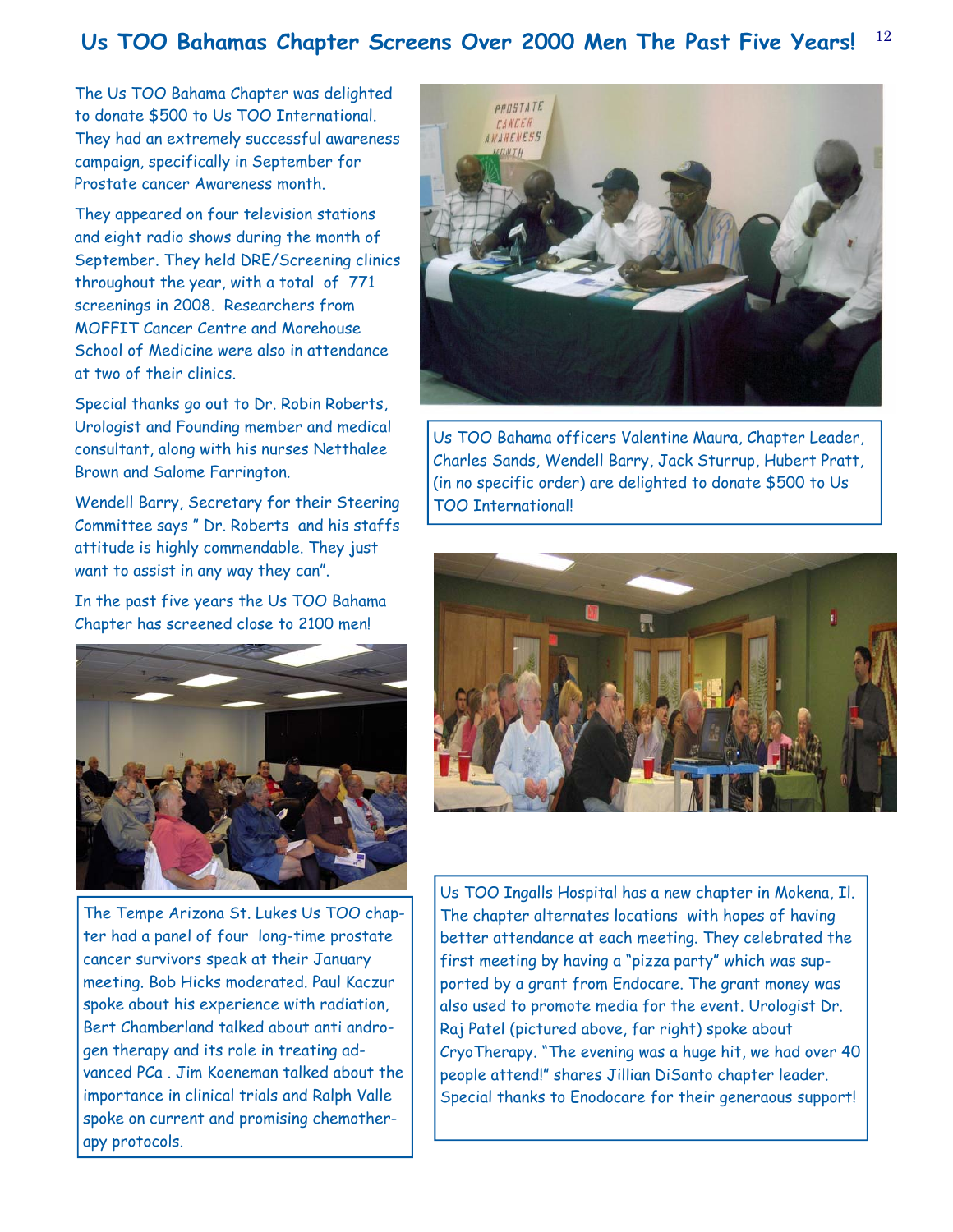## **Bring Pints for Prostates to your City!**

Pints for Prostates is an awareness campaign developed by Rick Lyke, a drinks journalist and Us TOO Board Member. Rick, a prostate cancer survivor, designed the "Pints" campaign to **"Reach Men Through the Universal Language of Beer."** 

#### **What is a Pints for Prostates Event?**

A Pints Event is a fun event that can save lives. The goal of holding a Pints for Prostates Event is to engage men in a fun and non-

threatening way at a time and place where the message of regular PSA testing and prostate health screenings can be effectively communicated. Women are welcome to attend, too!

#### **Why Hold a Pints for Prostates Event?**

Men listen to their friends. That is why a Pints event can be an excellent way to get the word out about the importance of getting screened early for prostate cancer. According to the American Cancer Society, the 5-year survival rate for prostate cancer is 100% when it is detected early. What better way to save lives and have fun than to gather a group of friends and empower them to stay healthy! Having the chance to provide face to face support to men meeting the challenge of prostate cancer is one of the benefits of the beer festival outreach portion of the campaign.

For more information on how to host a Pints for Prostates event, go to **www.ustoo,org/pints or email terri@ustoo.org** 

### **MORE DATES FOR UPCOMING EVENTS COMING SOON!**



Terri Gibbons, Us TOO staff and Us TOO Board Member Rick Lyke (center) attended the "Pints for Prostates" event in Fort Mill, SC. Rick met "Scott" (far right) a newly diagnosed patient, at a previous pints event. He attended this event to find additional support. "Meeting Scott and connecting with him made my day" said Terri. This is what makes my job so rewarding" !



**Stickers Available for Events!** 

**"ON TAP"** 

**April 14-Gordon Biersch Brewery Restaurant, Bolingbrooke, IL** 

**May 2-World Beer Festival, Raleigh, North Carolina** 

**May 7-Visalia Rawhide Thirsty Thursday, Visalia, CA** 

**June 25 –Visalia Rawhide Thirsty Thursday, Visalia, CA** 

**July 23-26-Oregon Brewers Festival, Portland, OR** 

**September 24 –Great American Beer Festival, Colorado Convention Center**